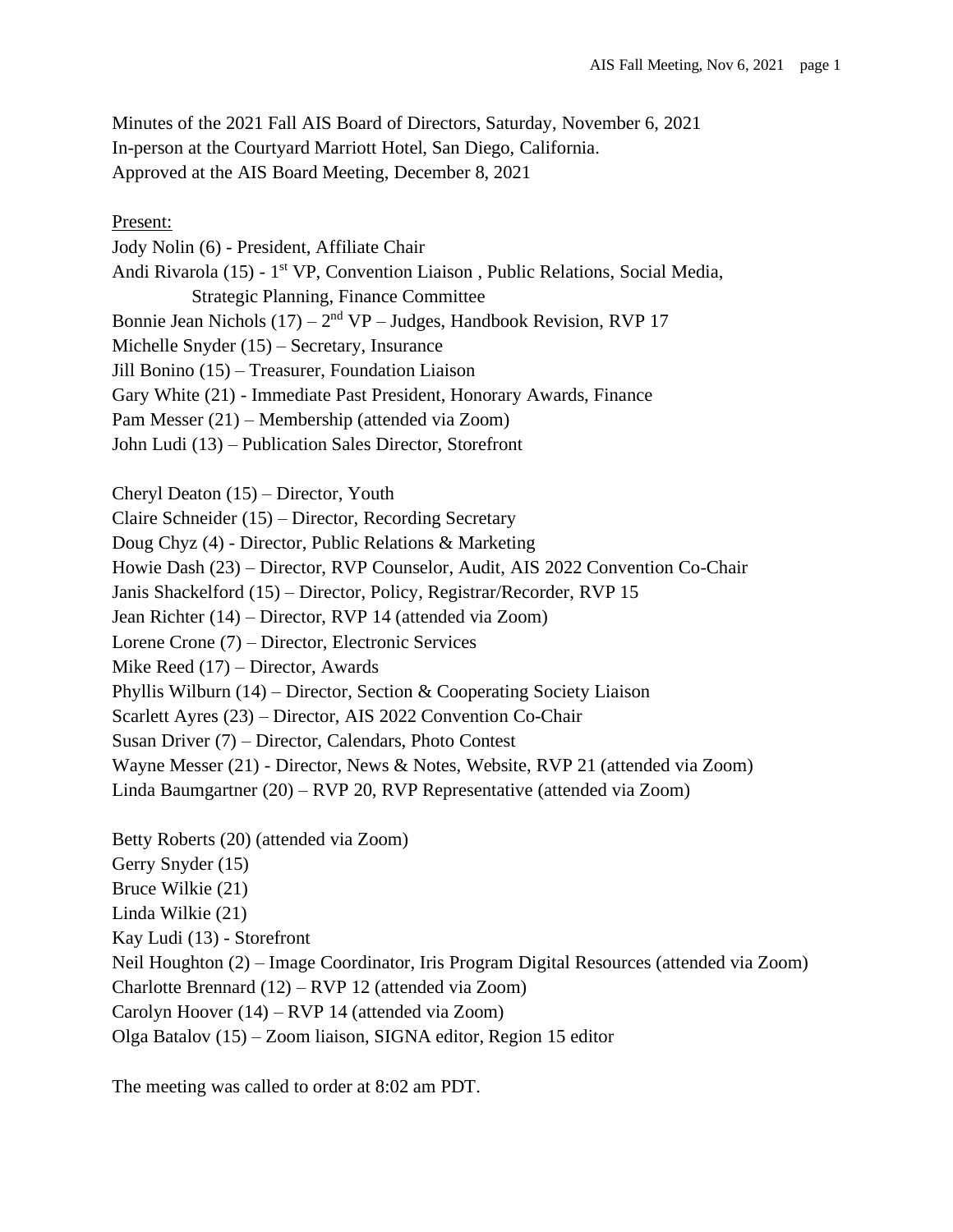Because there were no additional nominations, the candidates elected to the AIS Board of Directors were Wayne Messer, Janis Shackelford, and Phyllis Wilburn. A quorum was present.

An agenda was distributed. However, because issues came up during the meeting and in an effort to be efficient with the time, the sequence of topics in the minutes does not exactly follow the agenda.

## **INTRODUCTION**

Welcome to the first in-person AIS meeting since the Spring Board Meeting of 2019 and the first AIS Fall Meeting in three years. Everyone in the room and attending via Zoom introduced themselves.

**Motion 1:** to appoint Susan Driver as Motions Secretary. Motion by Michelle Snyder and seconded by Howie Dash. Motion carried.

Parliamentarian will be Gary White for this meeting.

Motion 2: that Jean Richter be the fourth candidate for directorship. Motion by Janis Shackelford and seconded by Michelle Snyder. In an executive session, Jean was approved as the fourth [director] candidate.

## **MINUTES** – Claire Schneider

Motion 3: to accept the minutes of the October 27, 2021, teleconference. Motion by Michelle Snyder and seconded by Doug Chyz. Motion carried.

## **REPORTS**

A. President – Jody Nolin An electronic report was filed, information only.

B. Audit – Howie Dash An electronic report was filed, information only.

C. Convention Liaison – Andi Rivarola An electronic report was filed.

The 2022 Convention will be held in Las Cruces from April 11 to 16. Howie Dash and Scarlett Ayres are the co-chairs. Information about this convention and accommodations can be found on the 2022 Convention website. The 2023 Convention will be held in Dallas, TX from April 10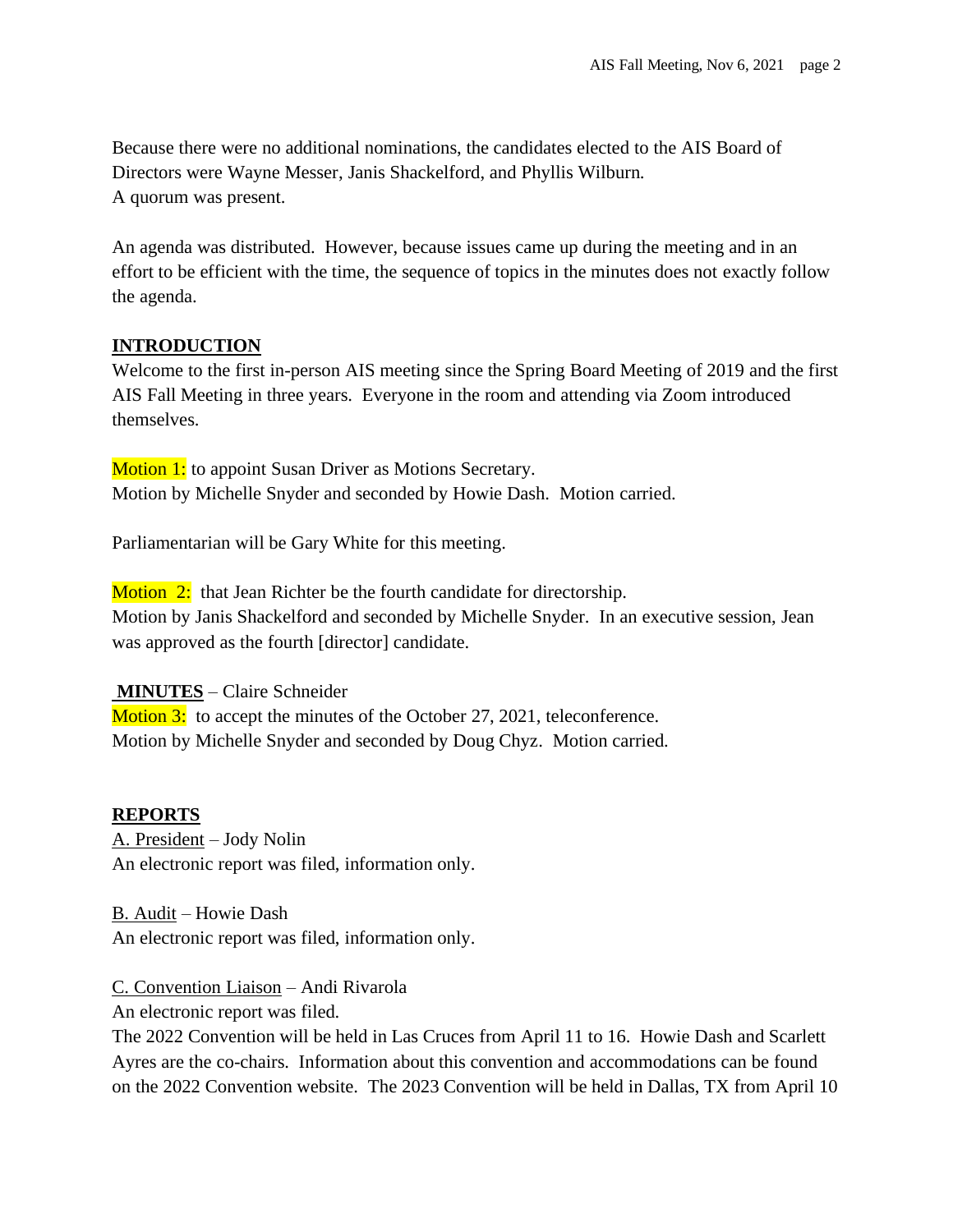to 15. Bonnie Nichols is the chair. The 2024 Convention, in conjunction with the Japanese and Species Conventions, will be held in Portland, OR from June 17 to 22. Chad Harris and John Ludi are the co-chairs.

Bonnie proposed an abbreviated convention schedule for the 2023 Convention, lasting four days instead of six. Two days for garden tours and two days for meetings and presentations. In the planning stage are panel presentations (or discussions) for bearded and beardless iris, the Geek Luncheon, judges training, and awards as well as meetings for a few groups such as Youth and first-time attendees. Sections, RVPs, and other groups will be encouraged to meet via Zoom outside of the convention schedule. The idea is to spend more time in the gardens and use Zoom to conduct meetings. With fewer convention days, the overall cost of hosting and attending a convention will be reduced.

## D. Judges – Bonnie Nichols

There are 425 apprentice, G/E and emeritus judges for 2022. The number of judges retired for 2022 is 103. Forty-two judges have been deleted due to death, resignation, delinquent AIS dues or failure to vote the AIS Ballot. This number is of concern because it is double last year's loss. Bonnie has reached out to the deleted judges extant, searching for ways to have them reinstated. Retired judges do not receive the AIS Ballot. Emeritus judges are not required to vote the ballot. Bonnie provided the list of approved judges for 2022 sorted by region.

**Motion 4:** to accept the recommendations for 2022 judges as reported. Motion by Bonnie Nichols and seconded by Andi Rivarola. Motion carried.

E. Nominating – Claire Schneider An electronic report was filed, information only.

# F. Registrar/Recorder – Janis Shackelford

An electronic report was filed, information only.

A sincere and well-deserved thank you was given to John and Joann Jones for their assistance to Janis.

# G. RVP Counselor – Howie Dash

An electronic report was filed, information only.

All of the RVP positions have been filled, except for Regions 6 and 8. There have been occasions in the past when an RVP, with the Board's permission, has served an additional year.

Motion 5: to approve Jean Kaufmann to serve an additional year as RVP in Region 6. Motion by Howie Dash and seconded by Andi Rivarola. Motion carried.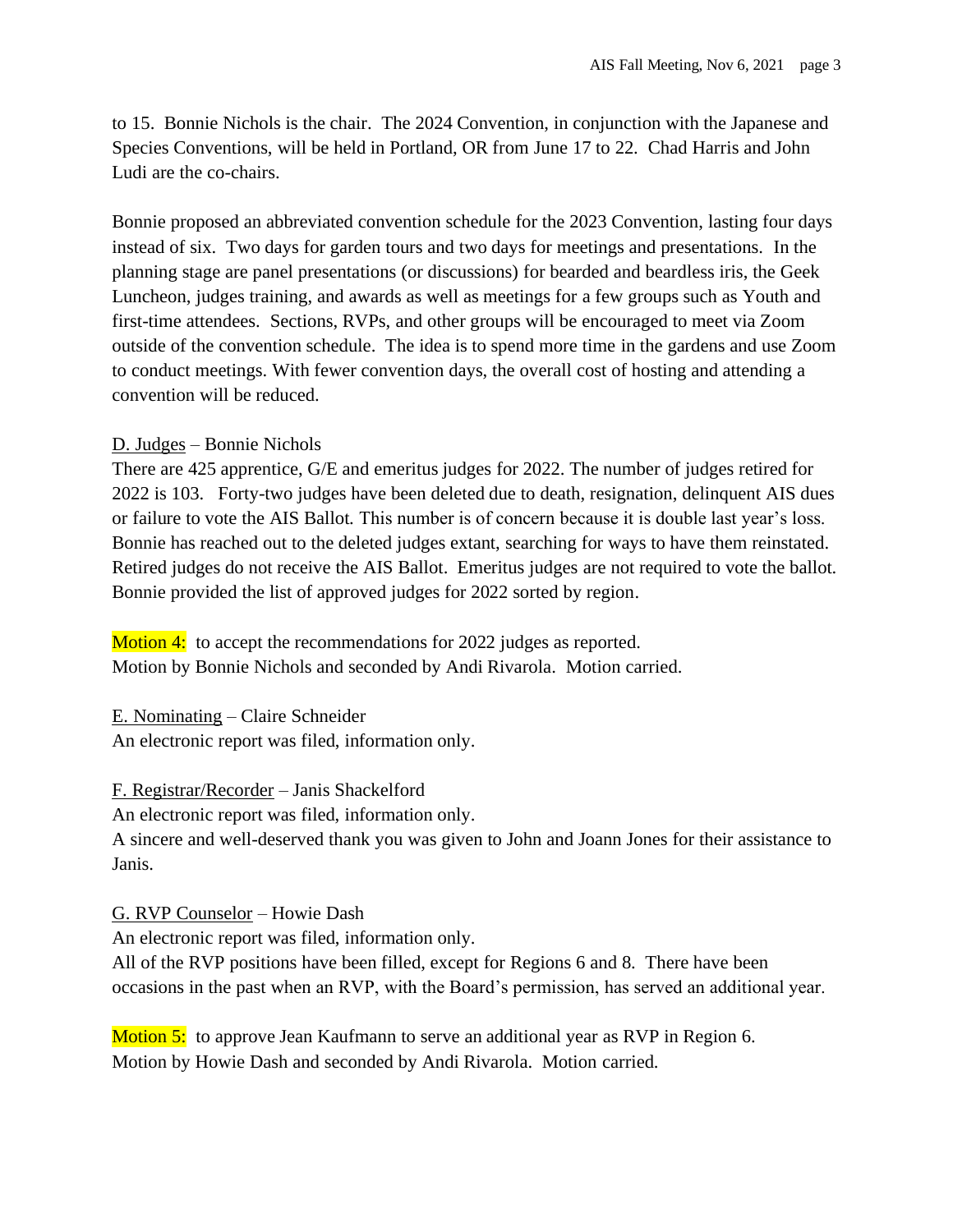Motion  $6$ : to approve the RVP list as presented with one correction, that Jean Kaufmann will be serving a  $4<sup>th</sup>$  year.

Motion by Howie Dash and seconded by Doug Chyz.

Marcia Connolly  $(1)$  – year 3 Neil Houghton (2) – year 1 Gary D. Slagel II  $(3)$  – year 2 Dan Fetty  $(4)$  – year 2 Randall Bowen (5) – year 3 Jean Kaufmann (6) – year 3 Caroline Winters (7) – year 2 OPEN (8) Margaret Kelly (9) – year 1 Catherine B Mason (10) – year 2 Cindy Davis  $(11)$  – year 3 Charlotte Brennand (12) – year 1 John Ludi (13) – year 2 Carolyn Hoover (14) – year 1 Janis Shackelford (15) - year 2 Bonnie Nichols (17) – year 3 Jim Hedgecock (18) – year 1 Linda Baumgartner (20) – year 3 Wayne Messer (21) – year 3 Joshua Winzer (22) – year 1 Eva Barry  $(23)$  – year 3 Don Nelson  $(24)$  – year 3

## H. Storefront Sales – John Ludi

Four electronic reports were filed. From the report, 'Customer Order Processing' (information only), the PayPal system is cheaper to use than the old system. Orders paid for by cash, check or money-order are processed as before. Orders using PayPal or credit-debit cards are processed through the PayPal system. The Inventory and Sales Reports are for information only. Seventysix *Handbooks for Judges* have been sold. One hundred twenty 2021 calendars remain to be sold.

John described a situation that occurs when AIS is not notified of an address change resulting in the return of the *Bulletin*. AIS is charged postage for the return of a *Bulletin* plus the cost of mailing another *Bulletin* to a new address. A suggestion was to post a very visible notice in the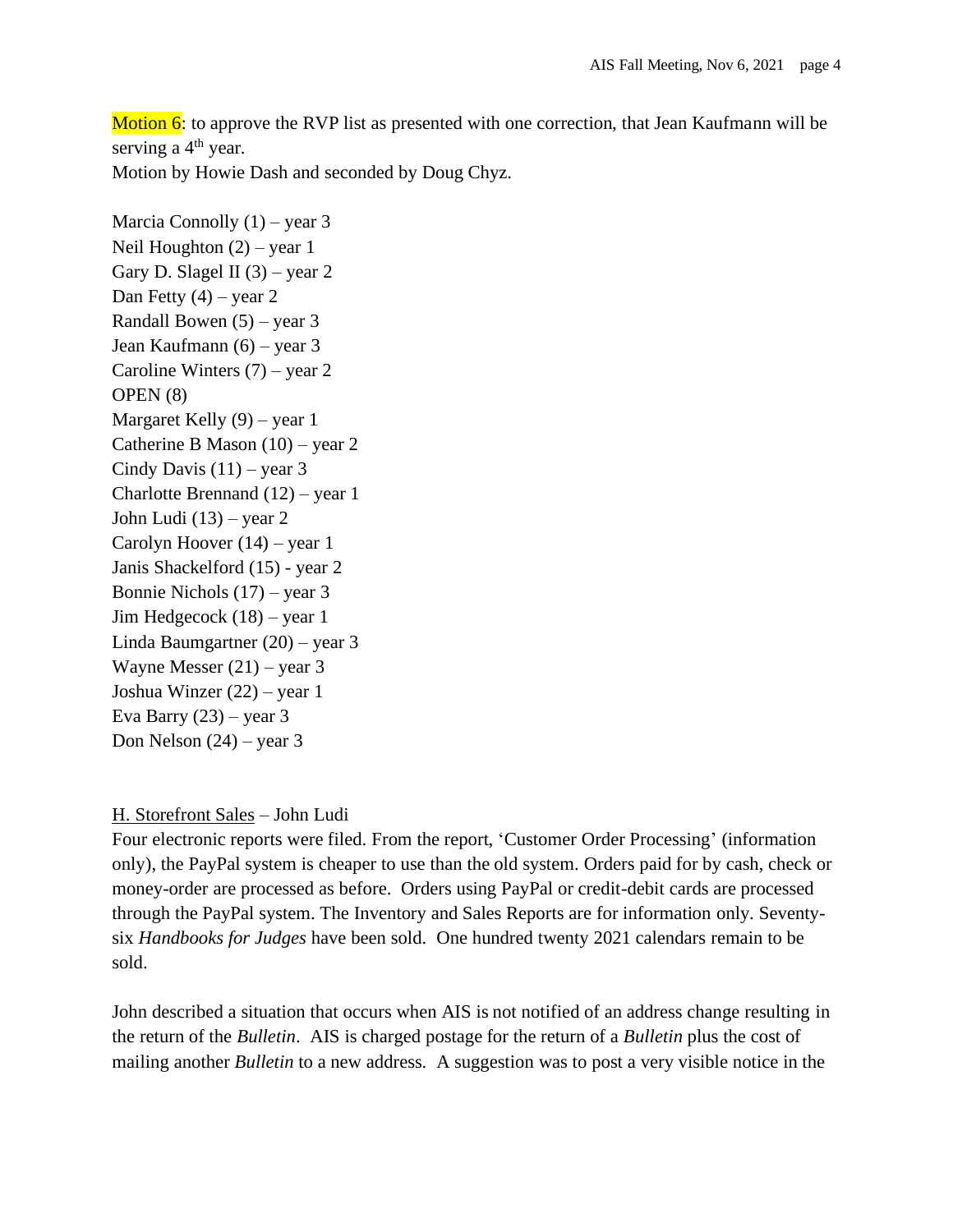*Bulletin* reminding members to notify AIS of address changes. Another suggestion was to ask the affiliates and RVPs to double check addresses of their members.

John showed a sample display holder for AIS medals and proposed AIS sell these from the AIS Storefront.

Motion 7: To set the price for the medal display holder at \$10 each or 3 for \$25.

The motion was amended to set the price at \$11.00 each or three for \$30 to cover the cost of shipping.

Motion by Claire Schneider and seconded by Cheryl Deaton. Motion carried.

John has received the electronic file in pdf format of the 2019 Iris Checklist from John Jones. (No new information as to a solution to the format issue of the hard copy.) The electronic file is available for purchase for \$25.00. When the hard copy (soft cover) becomes available, it will be provided at no cost to the customers who purchased the electronic file.

Motion 8: To accept the proposal from Sundance Press for printing 750 copies of the 2023 calendar for \$1952.50.

Motion by Michelle Snyder and seconded by Cheryl Deaton. Motion carried.

John recommended that despite a slight increase in the cost of postage, the prices for the 2023 calendars be the same as for the 2022 calendars: \$8 each and the Early Bird Special price be \$7.

John, who has been in charge of the storefront for years, knows the cost of items and postage, how many of each item to order and the break-even cost.

Motion 9: To allow AIS Storefront manager to set pricing for any storefront items to reflect increases in shipping costs without board approval. Motion by Gary White and seconded by Michelle Snyder. Motion carried.

# I. Treasurer – Jill Bonino

Jill provided paper copies of the Treasurer's Report, Balance Sheet, Profit & Loss, Restricted Funds, Convention Income & Expenses, and a Draft Budget.

"We [AIS] came as close to hitting our projected budget during this fiscal year than we have in a long time." The Board had budgeted a loss for the General Fund of \$2863 and ended with an actual loss of \$2422. The total operating loss was \$8137. With her research, Pam Messer, membership secretary, decreased the Life Member Dues Restricted Fund by \$4035. The loss in the Registrar's budget came from the expense of the transition of registrars from John Jones to Janis Shackelford.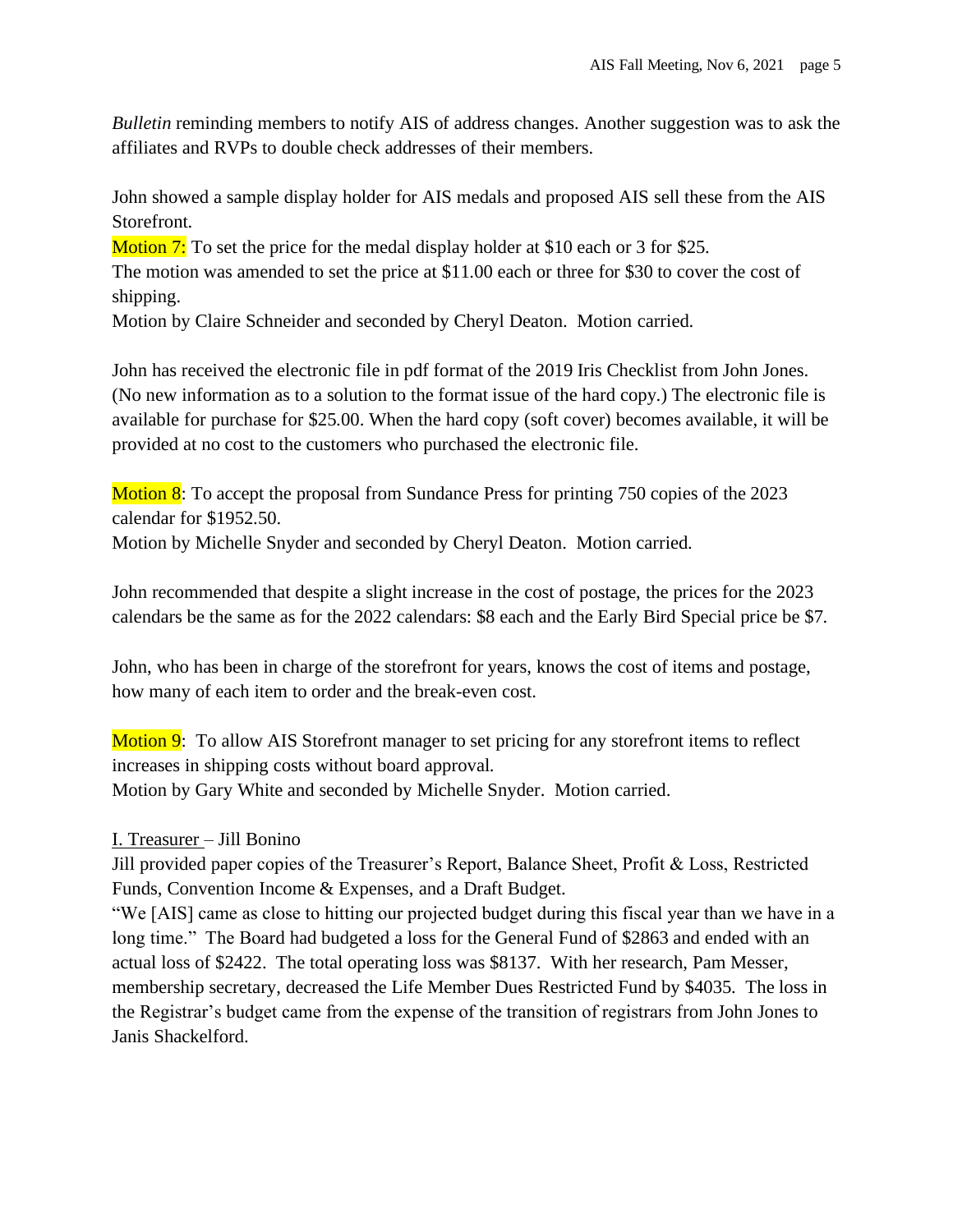Motion 10: that the credit card issued to John Jones be cancelled and authorize credit cards for Lorene Crone (electronics) and Janis Shackelford (registrar), effective immediately. Motion by Jill Bonino and seconded by Michelle Snyder. Motion carried.

Motion 11: that an additional AIS credit card be issued to the AIS president as a backup card to the AIS treasurer.

Motion by Jill Bonino and seconded by Michelle Snyder. Motion carried.

The Finance Committee, composed of Andi Rivarola, Jody Nolin, Bonnie Nichols, Joshua Winzer and Gary White, chair, recommended consolidating AIS investments and moving them from Edward Jones to Global Wealth Management under the supervision of Karl Johnson. The investment fee that AIS pays Karl is three quarters of one percent, annually on the fair market value of the AIS account.

Cambridge Investment Research Inc. is the documentary agent, and the clearing house is Pershing. The AIS approved Investment Policy uses percentage allocations to limit investments in different types of funds based on whether the fund is focused on Growth, Income, Growth and Income, or Aggressive Risk. The Finance Committee has met 6 to 8 times in the last year to rebalance the funds when they see it necessary.

About the 2020 Convention. The books are closed and AIS ended with a net income of \$6928. Donations to the 100<sup>th</sup> Anniversary Fund and the Board's allocation of a portion of the Gerald Richardson Estate fund covered the expenses incurred even though the Convention was cancelled due to COVID.

About filing Form 990 and 990T. For the last 13 years, these forms have been filled and filed manually. However, three days before the filing deadline, Jill discovered that these forms were required to be filed electronically. Thanks to the work of Cheryl Deaton and H&R Block, the IRS finally accepted AIS' electronic return. In the future, there will be a charge of \$350 for this service.

New president. The Board will need to approve a banking resolution that adds Andi Rivarola, new president, as signer and remove Jody Nolin as authorized signer on the AIS bank and investment accounts.

From the Balance Sheet as of 9/30/2021. AIS has total assets of \$1,176,379.00 from checking, savings, unrestricted investments, and restricted investments.

From the Income & Expense - general and restricted funds. This report shows, line by line, amounts approved for the 2021 budget, actual income and expense, and net income or loss.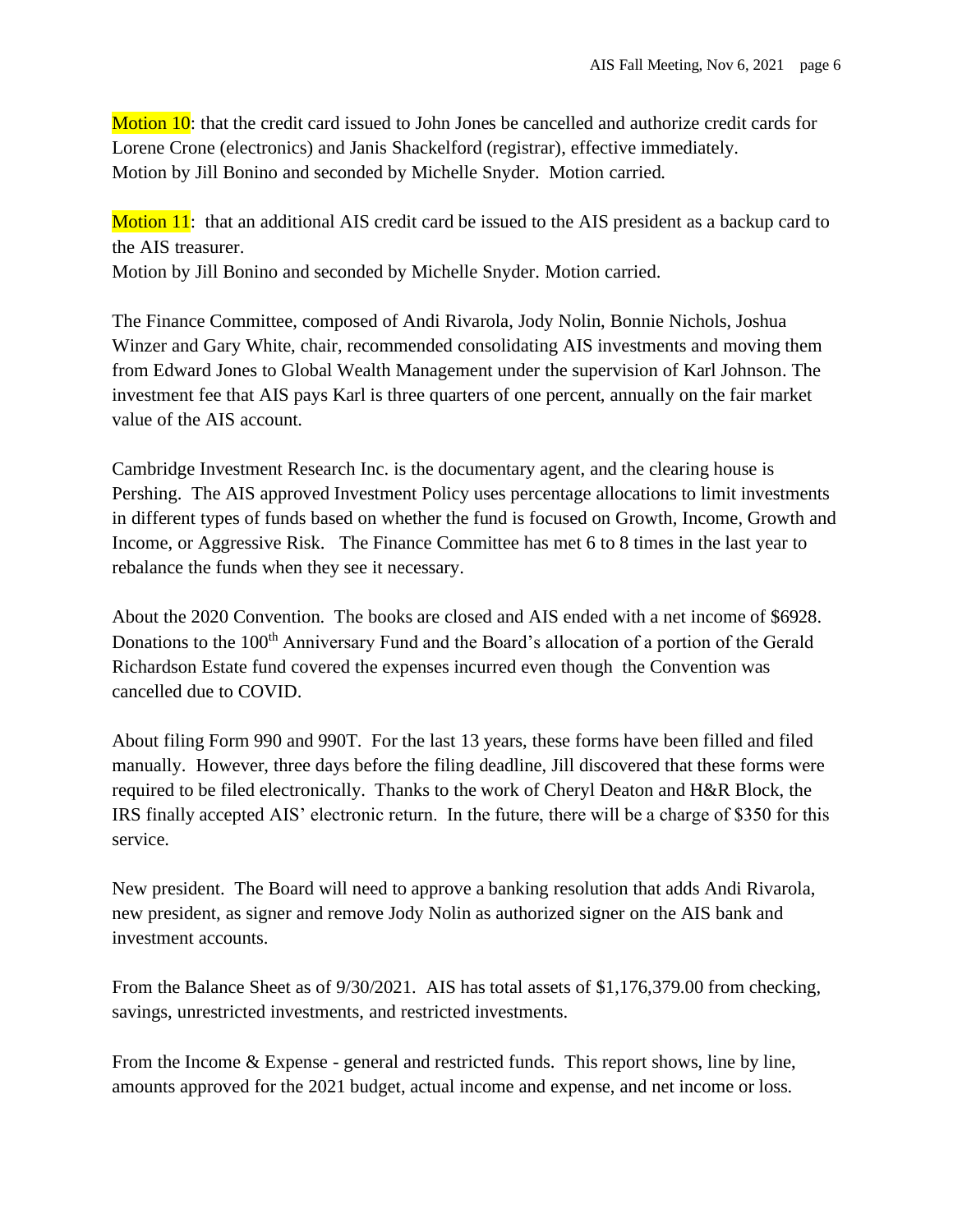Because of COVID, there was little activity in exhibition income. Income is expected to increase next year in the Storefront due to the increased sale of *Handbooks,* medals, and Check Lists. A suggestion was to reinstate affiliate fees. There was discussion about eliminating the rainy-day fund. If we didn't approve the reinstatement of the affiliation fees, we need to do that at the Dec  $8<sup>th</sup>$  meeting too.

About the Restricted Funds. New Board members asked for a report on the purpose of each of the AIS Restricted Funds. Jill will present a report about this at the Dec  $8<sup>th</sup>$  meeting. A reminder that each convention host should receive \$1500 seed money from the previous convention host.

## J. Honorary Awards – Gary White

The Board of Directors retired to an executive session where Gary presented resumés of the nominees. The following honorary awards were approved by the Board of Directors: The Hybridizer Award will be given to Michael Sutton.

Distinguished Service Medals will be awarded to Jody Nolin, Andi Rivarola, Bonnie Nichols, Claire Schneider, and Cheryl Deaton.

The AIS Gold Medal will be awarded to Jim Morris.

These awards will be presented at the 2022 Convention in Las Cruces.

Back in full session, Gary nominated 'Chubby Cheeks' (SDB by Paul Black, 1985) for the Board of Directors Award. From an AIS blog, July 27, 2015, by Tom Waters, "In the nearly 65 years since the first SDBs were introduced, there has been a steady improvement in form and substance…the greatest breakthrough was Paul Black's 'Chubby Cheeks' in 1985. A prodigious parent for decades, this iris and its descendants set a new standard of form for the entire class." Over the next 30 years, there have been at least 246 irises registered with 'Chubby Cheeks' listed in the parentage of these irises, as noted in the official registrations. At least 50 different hybridizers have introduced irises with 'Chubby Cheeks' listed in the parentage of those iris registrations.

"The Board of Directors Award is neither a garden award nor an exhibition award. This award is made by the AIS' Board of Directors to honor an iris which has not won a Dykes Medal, but which shows clearly in its progeny that it is among the greats of irisdom." (*Handbook for Judges*, Chapter 3, page 7)

Motion 12: to award the Board of Directors Award to 'Chubby Cheeks'. Motion by Gary White and seconded by Scarlett Ayres. Motion was unanimously approved.

Discussion: It was suggested that a picture plaque be the actual award. Mike Reed and Jody Nolin will investigate.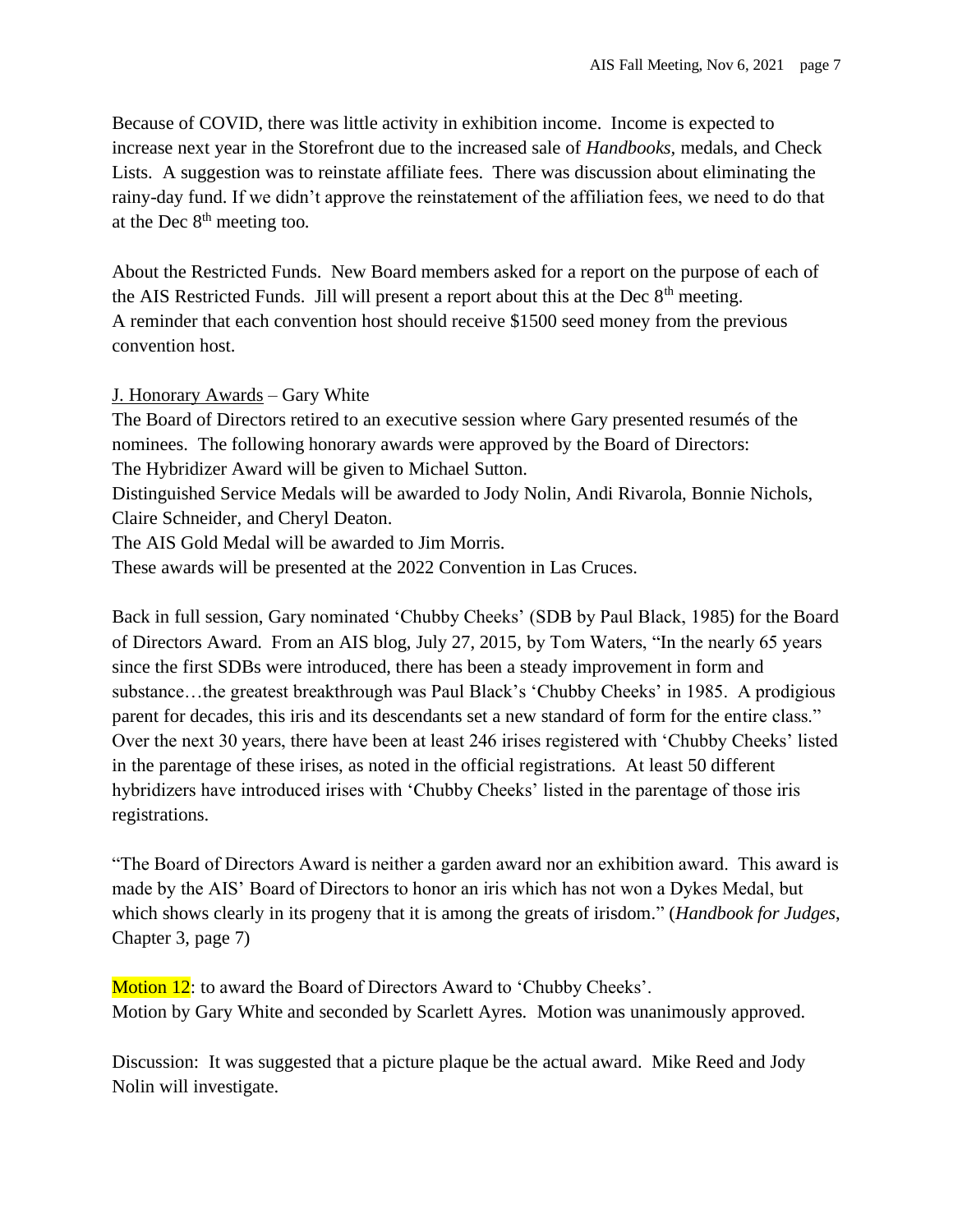Thank you to Gary White for his 17 years of service as an AIS Board member.

#### **OLD BUSINESS**

#### 1. Guidelines for making donations to AIS Library – Doug Chyz

At the October 27th AIS meeting, there was a suggestion that the AIS Library establish guidelines for receiving materials, including a method for people and families to donate personal materials, such as hybridizing diaries. Doug will continue to work on this.

#### 2. Publishing advice posted in iris Facebook Groups – Doug Chyz

At the September 22<sup>nd</sup> AIS meeting, Doug reported that there have been positive comments and "likes" posted by members of every iris Facebook Group and even some culture advice about iris. He suggested that some of these posts could be collected into a column to be published in each issue of the *Bulletin*. Doug will continue to work on this.

3. Dealing with irises registered by somebody besides the hybridizer – Howie Dash Because the position of registrar is in a transition phase, this topic will be taken up at a later date.

## **BUDGET** – Jill Bonino

A paper copy of the Draft Budget 9-30-2022 was distributed. The budget has five operational sections with columns for the actual values from 2021 (income and expenses) and the draft budget for 2022 (income and expenses). The following are figures from the original draft budget. Under Member Services, income is projected at \$66,600 with expenses of \$80,286. Exhibitions Service has a projected income of \$2,000 with expenses of \$1,500. These values will depend on the number of affiliate shows in 2022. Registrations has a projected income of \$14,000 with expenses of \$19,500. Storefront Services has a projected income of \$14,750 with expenses of \$10,330. Administrative Functions has a projected income of \$33,500 with expenses of \$36,115. During the meeting, changes were made to line items in the budget. For example, printing more Handbooks, binding 200 Anniversary Supplements, purchase more honorary medals, reinstatement of affiliate fees, transfer of the Rainy-Day Fund to a "needy" account, etc. Because of numerous changes, a final budget will be presented at the next AIS Board Meeting.

There was an extended discussion regarding the Rainy-Day Fund. Because it is no longer needed, Jill proposed dividing that fund into two restricted line items: convention support and a travel budget for the president. Before they can become permanent items in the budget, allocation guidelines will need to be established. Another discussion centered on the Electronic Services Fund, specifically what can be purchased and who supervises the purchases of electronic equipment. Restricted funds are earmarked for specific items and operations.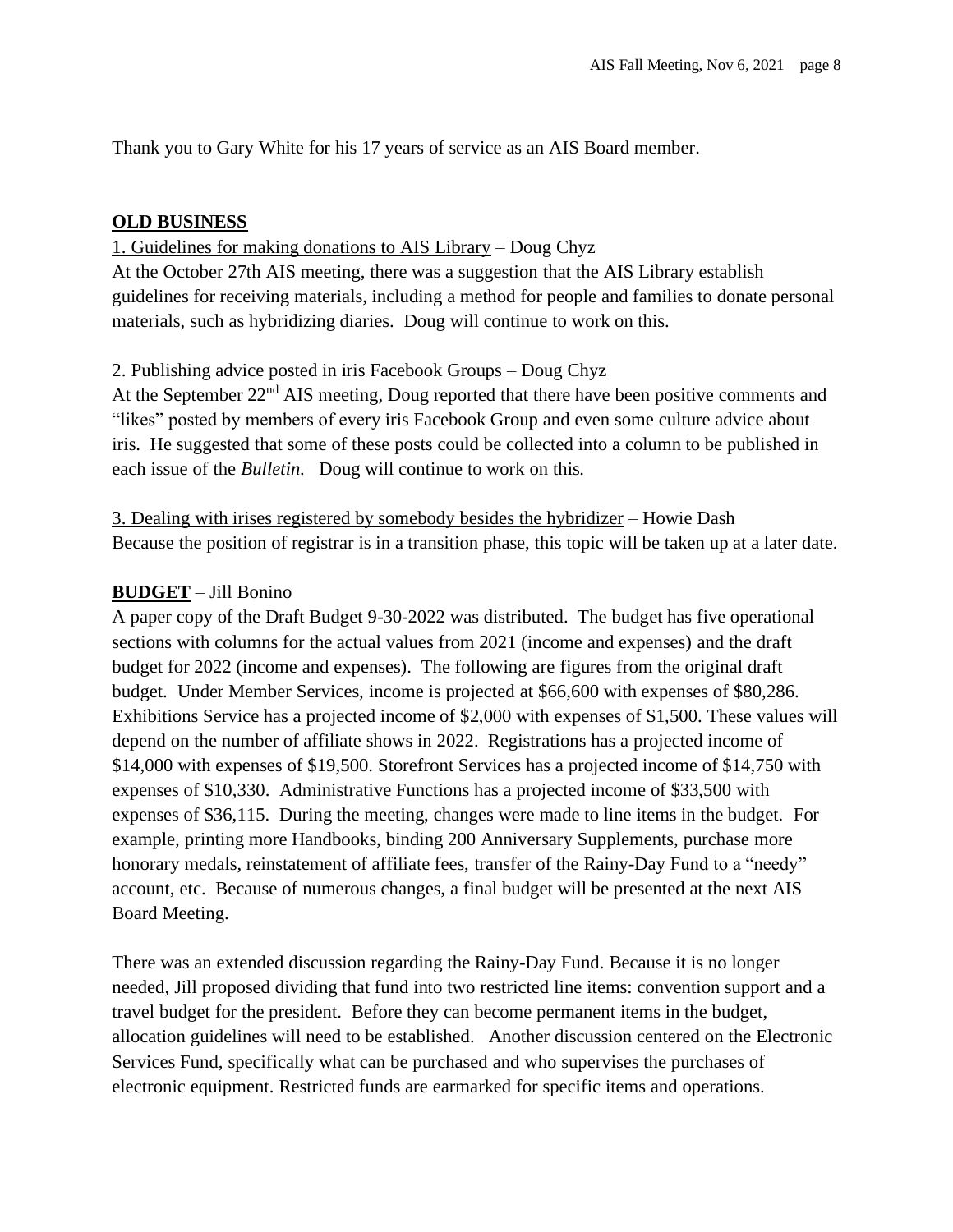Consideration should be given to stream-lining the registration process. This might involve hiring a professional to review the registration process and make recommendations.

Jill will make corrections to the budget, clarify the purpose of restricted funds, and have the budget ready for review and approval at the December AIS Board Meeting. In addition, Jill will bring a draft of guidelines for the expenditure of various restricted funds.

It should be noted that this discussion of the budget lasted for a couple of hours, in clear contrast to budget discussions in past meetings which could last for a day and half.

Motion 13: To accept the draft budget ending 9-30-2022 as amended. Motion by Michelle Snyder and seconded by Cheryl Deaton. Motion to table approval of the 9-30-2022 budget until the December AIS Meeting. Motion by Howie Dash and seconded by Michelle Snyder. Motion carried.

## **NEW BUSINESS**

Application for Affiliation – Jody Nolin

A sample application was distributed to the Board.

On the 2022 Affiliate Application there are boxes to check for permission to publish contact information. Jody recommended that all affiliates, regions, sections, etc., set up dummy email accounts for their association. The use of dummy email accounts should reduce the quantity of SPAM. In addition, Jody encouraged the associations to designate multiple people to have access to those email accounts.

# **ELECTION OF OFFICERS**

The following people were nominated for these offices and elected by acclamation. President – Andi Rivarola First VP – Bonnie Nichols Second VP – Howie Dash Secretary – Claire Schneider Treasurer – Jill Bonino

Motion 14: To elect these officers by acclamation: Andi Rivarola as AIS president, Bonnie Nichols as 1<sup>st</sup> VP, Howie Dash as 2<sup>nd</sup> VP, Claire Schneider as secretary and Jill Bonino as treasurer. Motion carried.

At this point, Jody Nolin handed the gavel to Andi Rivarola. Sadly, the tiara, AKA crown, was in absentia.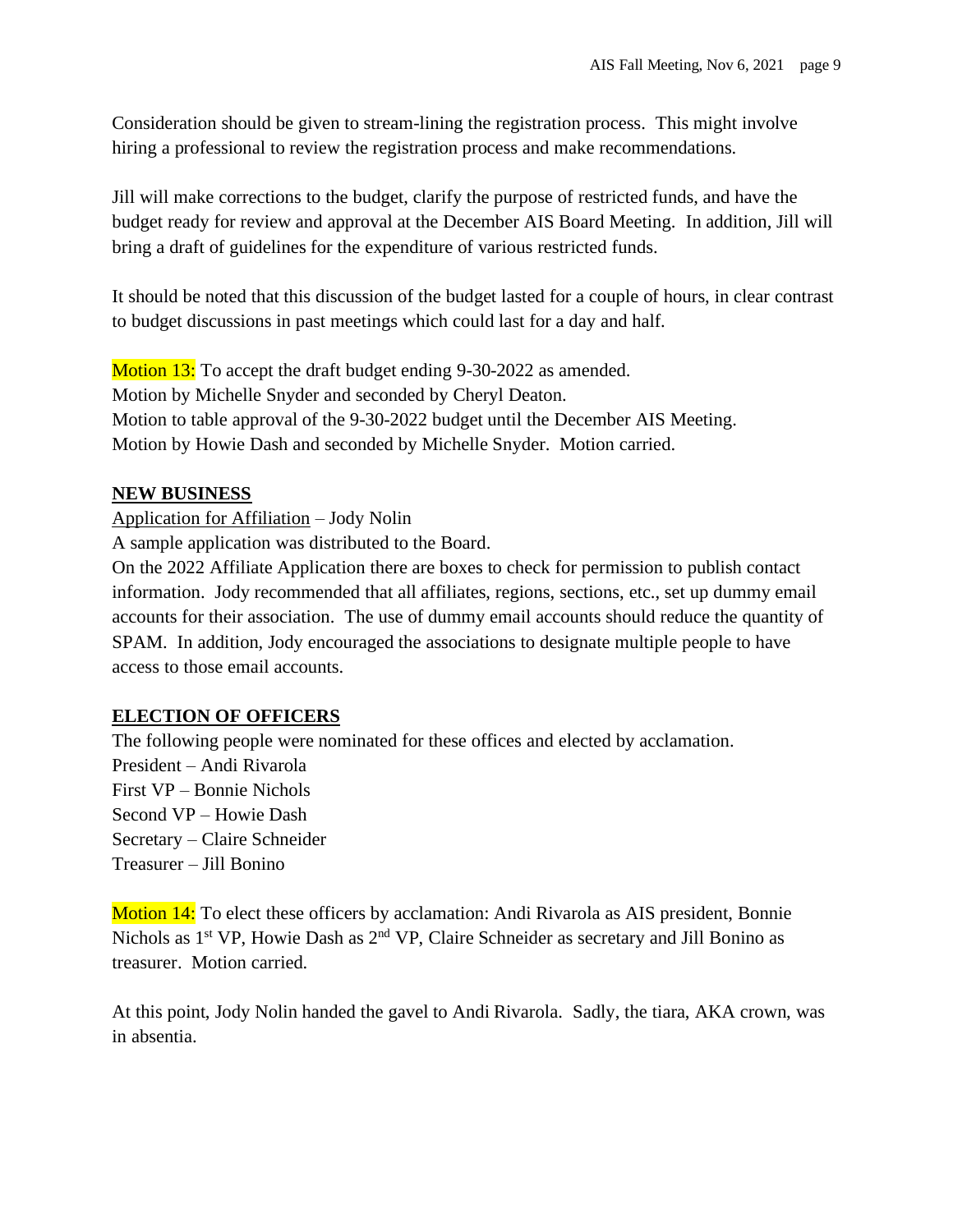Linda Wilkie of Nebraska and Bill Dumont of Victoria, Canada were appointed by Andi Rivarola to fill out the one-year director terms vacated by Howie Dash and Claire Schneider.

The following are committee chairs: Affiliate Liaison – Jody Nolin Audit Committee – Howie Dash Awards – Michael Reed Calendars – Susan Driver Convention Liaison – Andi Rivarola Electronic Services – Lorene Crone Electronic Services Website – Wayne Messer Encyclopedia Manager – Bob Pries Exhibitions Schedules – Lois Rose Exhibition Supplies – Nick Stewart **Exhibition Reports – Adam Cordes (new)** Finance Committee – Gary White Foundation Liaison – Jill Bonino Garden – Bob Pries **Garden National Collection – OPEN Garden Display and Test Garden – OPEN** General Counsel – Dale Strauss **Honorary Awards – Jody Nolin (new)** Image Coordinator – Neil Houghton Insurance – Michelle Snyder Iris Program Resources Digital – Neil Houghton Iris Program Resources Speakers – Hooker Nichols Judges – Bonnie Nichols Judges Handbook Revision – Bonnie Nichols Library – Robert Hollingworth Membership Development Committee – Andi Rivarola Photo Contest – Susan Driver Policy – Janis Shackelford Public Relations & Marketing – Bob Pries, Doug Chyz Public Relations & Marketing News & Notes – Wayne Messer RVP Counselor – Howie Dash RVP Representative – Linda Baumgartner Scientific Advisory Committee – Robert Hollingworth Section & Cooperating Society Liaison – Phyllis Wilburn **Silent Auction – OPEN** Social Media – Andi Rivarola